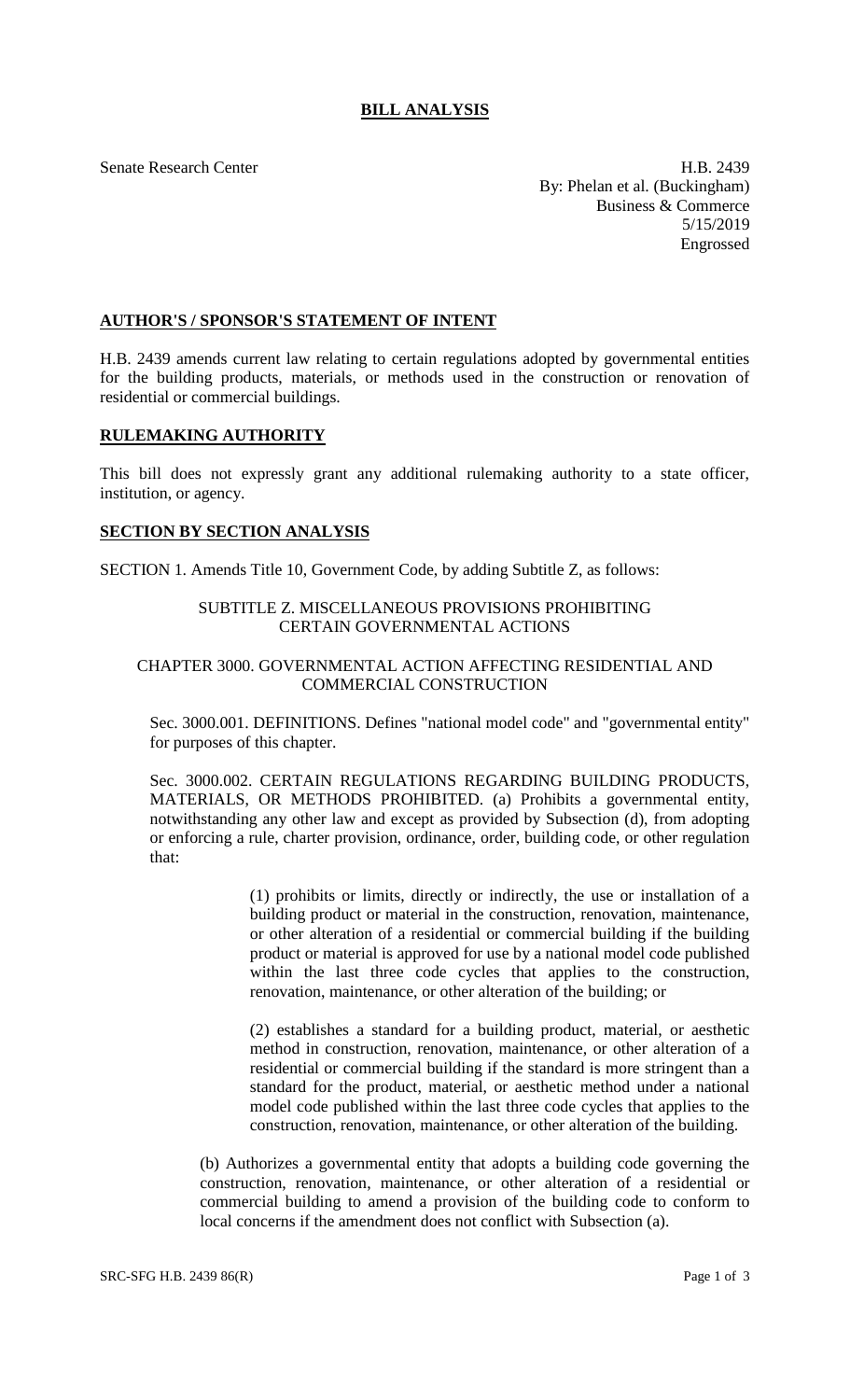(c) Provides that this section does not apply to:

(1) a program established by a state agency that requires particular standards, incentives, or financing arrangements in order to comply with requirements of a state or federal funding source or housing program;

(2) a requirement for a building necessary to consider the building eligible for windstorm and hail insurance coverage under Chapter 2210 (Texas Windstorm Insurance Association), Insurance Code;

(3) an ordinance or other regulation that:

(A) regulates outdoor lighting for the purpose of reducing light pollution; and

(B) is adopted by a governmental entity that is certified as a Dark Sky Community by the International Dark-Sky Association as part of the International Dark Sky Places Program;

(4) an ordinance or other order that:

(A) regulates outdoor lighting; and

(B) is adopted under Subchapter B (Regulation of Outdoor Lighting), Chapter 229, Local Government Code, or Subchapter B, Chapter 240 (Outdoor Lighting Near Observatories or Military Installations), Local Government Code;

(5) a building located in a place or area designated for its historical, cultural, or architectural importance and significance that a municipality is authorized to regulate under Section 211.003(b) (relating to authorizing the governing body of a municipality, in the case of designated places and areas of historical, cultural, or architectural importance and significance, to regulate the construction, reconstruction, alteration, or razing of buildings and other structures), Local Government Code, if the municipality:

(A) is a certified local government under the National Historic Preservation Act (54 U.S.C. Section 300101 et seq.); or

(B) has an applicable landmark ordinance that meets the requirements under the certified local government program as determined by the Texas Historical Commission;

(6) a building located in a place or area designated for its historical, cultural, or architectural importance and significance by a governmental entity, if designated before April 1, 2019;

(7) a building located in an area designated as a historic district on the National Register of Historic Places;

(8) a building designated as a Recorded Texas Historic Landmark;

(9) a building designated as a State Archeological Landmark or State Antiquities Landmark;

(10) a building listed on the National Register of Historic Places or designated as a landmark by a governmental entity;

(11) a building located in a World Heritage Buffer Zone; and